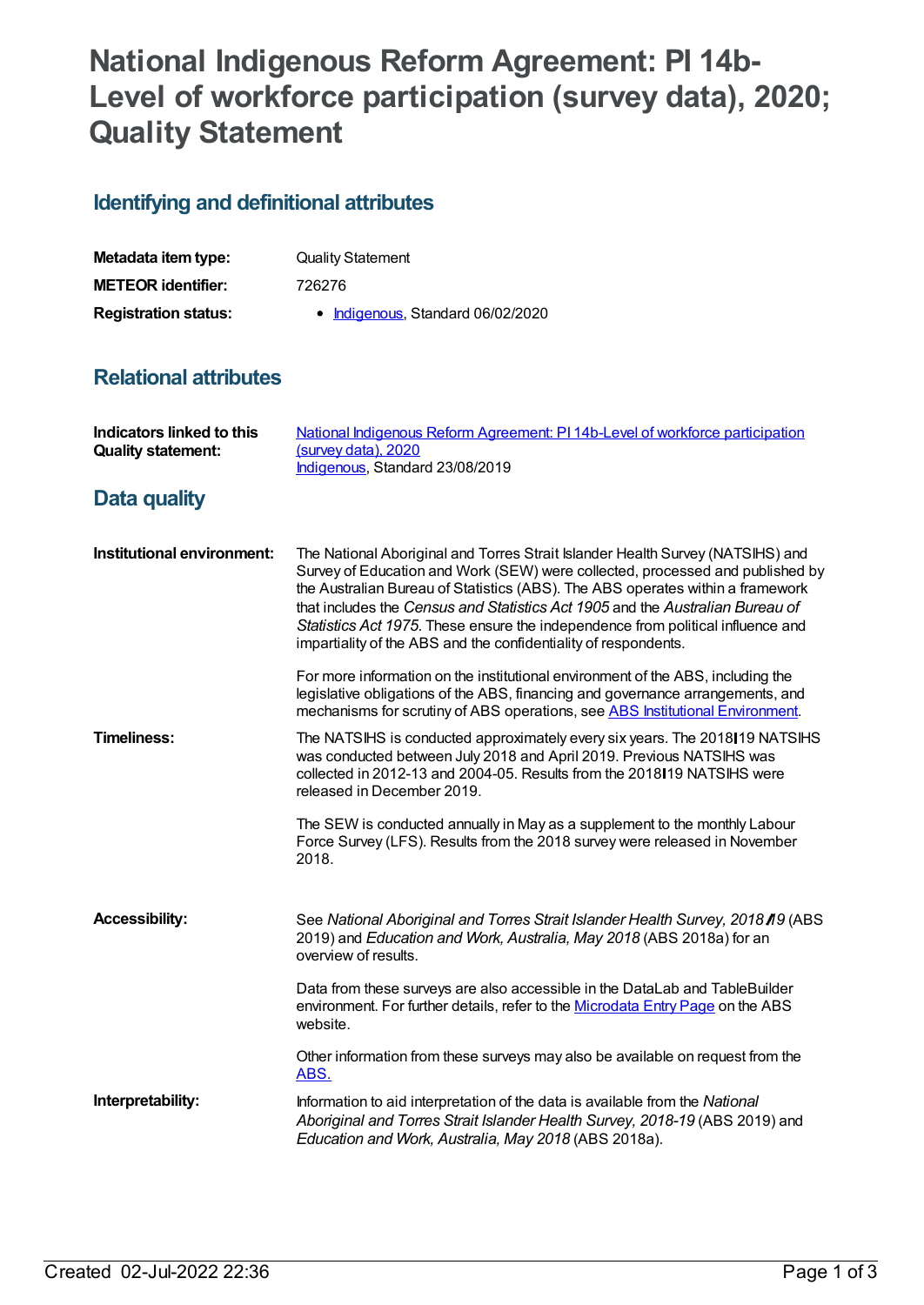| <b>Relevance:</b> | The NATSIHS and SEW collect information on workforce participation.                                                                                                                                                                                                                                                                                                                                                                                                                                                                                                                                                                                                                                                                                                                                                                                                                                                                                                                                                                         |
|-------------------|---------------------------------------------------------------------------------------------------------------------------------------------------------------------------------------------------------------------------------------------------------------------------------------------------------------------------------------------------------------------------------------------------------------------------------------------------------------------------------------------------------------------------------------------------------------------------------------------------------------------------------------------------------------------------------------------------------------------------------------------------------------------------------------------------------------------------------------------------------------------------------------------------------------------------------------------------------------------------------------------------------------------------------------------|
|                   | The SEW is conducted as a supplement to the Labour Force Survey (LFS), with<br>data items collected in the LFS available from the SEW. The publication Labour<br>Force, Australia, May 2018 (ABS 2018b) contains information about survey<br>design, sample redesign, scope, coverage and population benchmarks relevant to<br>the monthly LFS, which also apply to supplementary surveys.                                                                                                                                                                                                                                                                                                                                                                                                                                                                                                                                                                                                                                                  |
|                   | For some respondents, information is supplied by another household resident<br>(referred to as 'Any Responsible Adult'), such as a parent, partner or unrelated<br>adult. While this is a standard survey methodology, answers to some questions<br>may occasionally differ from those that would have been supplied in a personal<br>interview.                                                                                                                                                                                                                                                                                                                                                                                                                                                                                                                                                                                                                                                                                            |
|                   | While Indigenous status is collected in the SEW, the survey sample and<br>methodology are not designed to provide output that separately identifies<br>Aboriginal and Torres Strait Islander people. The SEW can, however be used for<br>providing non-Indigenous comparisons.                                                                                                                                                                                                                                                                                                                                                                                                                                                                                                                                                                                                                                                                                                                                                              |
|                   | In the NATSIHS and the SEW, information may have been supplied by one<br>household resident on behalf of another person. The person reporting may not<br>know all details of the participation of the other in employment. In the NATSIHS and<br>SEW, answers to some questions were not supplied. Hence, judgement may be<br>required in classifying people for this measure.                                                                                                                                                                                                                                                                                                                                                                                                                                                                                                                                                                                                                                                              |
| <b>Accuracy:</b>  | The NATSIHS was conducted in all states and territories, including very remote<br>areas. Non-private dwellings such as hotels, motels, hospitals, nursing homes and<br>short-stay caravan parks were excluded from the survey. The final response rate<br>was 73.4%. Results are weighted to account for non-response.                                                                                                                                                                                                                                                                                                                                                                                                                                                                                                                                                                                                                                                                                                                      |
|                   | The SEW was conducted in all states and territories, including very remote areas<br>(except discrete Indigenous communities). The scope of the SEW is restricted to<br>persons aged 15-74 years who were usual residents of private dwellings. The 2018<br>SEW response rate was 92% from the Monthly Population Survey.                                                                                                                                                                                                                                                                                                                                                                                                                                                                                                                                                                                                                                                                                                                    |
|                   | The data for the SEW are collected from Any Responsible Adult on behalf of other<br>members of the household and are weighted for non-response.                                                                                                                                                                                                                                                                                                                                                                                                                                                                                                                                                                                                                                                                                                                                                                                                                                                                                             |
|                   | As they are drawn from a sample survey, data for the indicator are subject to<br>sampling error. Sampling error occurs because only a small proportion of the<br>population is used to produce estimates that represent the whole population.<br>Sampling error can be reliably estimated as it is calculated based on the scientific<br>methods used to design surveys. Rates and measurement of changes should be<br>considered with reference to the relative standard error (RSE) of the estimates.<br>Estimates with RSEs between 25% and 50% should be used with caution.<br>Estimates with RSEs greater than 50% are generally considered too unreliable for<br>general use.                                                                                                                                                                                                                                                                                                                                                         |
|                   | Proportions should be considered with reference to their corresponding 95%<br>margin of error (MOE) of proportion (or 95 per cent confidence interval). The<br>proportion combined with the MOE of proportion defines a range which is expected<br>to include the true population value with a given level of confidence. This is known<br>as the confidence interval. Proportions with an MOE of proportion greater than 10<br>percentage points indicate that the range in which the true population value is<br>expected is relatively wide and are subject to high sample variability. Particular<br>consideration should be given to the MOE of proportion when using them.<br>Depending on how the proportion is to be used, an MOE of proportion greater than<br>10 percentage points may be considered too large to inform decisions. In addition,<br>proportions with a corresponding standard 95 per cent confidence interval that<br>includes 0 per cent or 100 per cent are usually considered unreliable for most<br>purposes. |